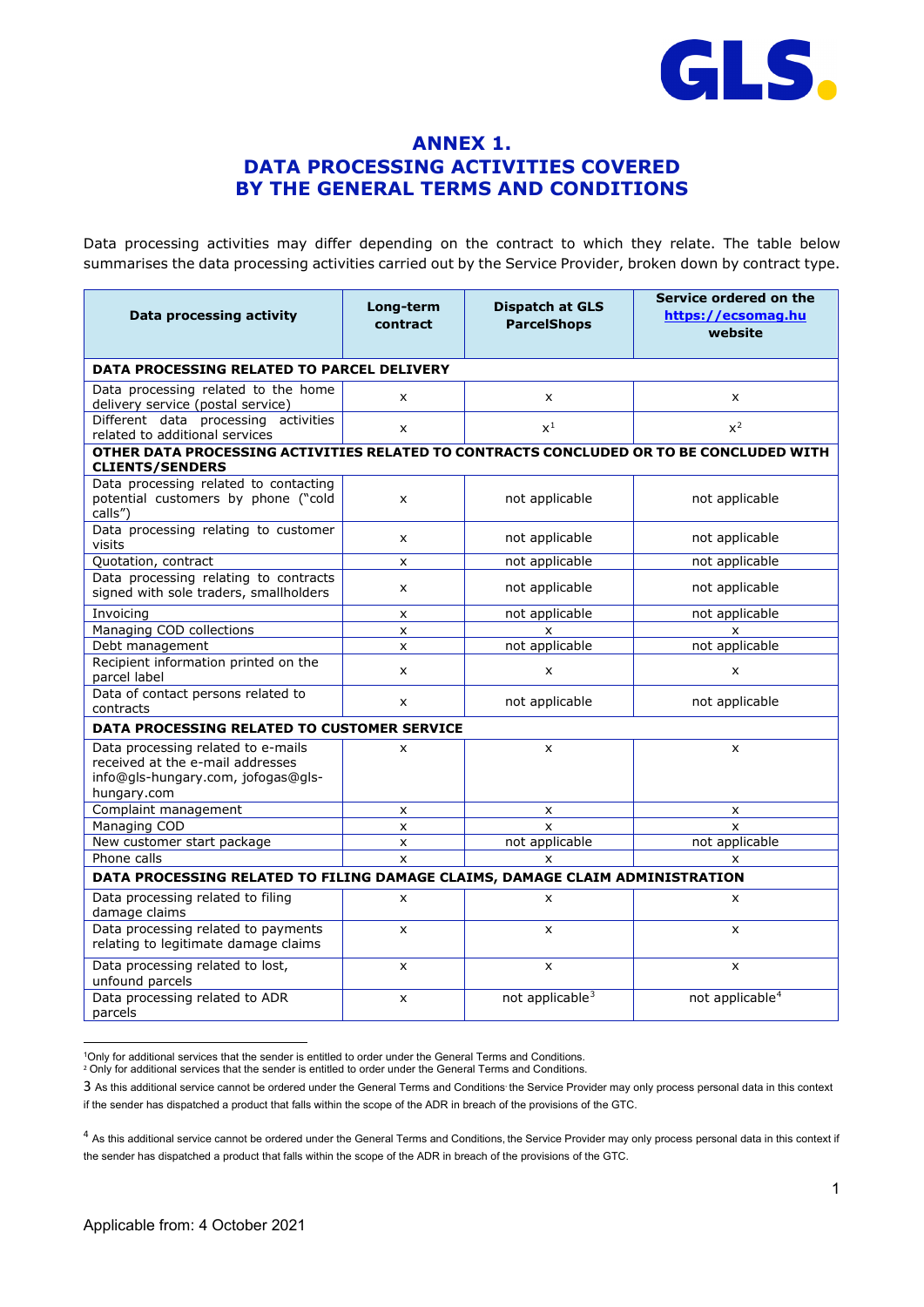

| <b>DATA PROCESSING BY PARCELSHOPS</b>                                                            |                     |                |                |  |  |  |
|--------------------------------------------------------------------------------------------------|---------------------|----------------|----------------|--|--|--|
| Parcel dispatch at GLS ParcelShops                                                               | not applicable<br>x |                | not applicable |  |  |  |
| Parcel collection (parcel delivery) at<br><b>GLS ParcelShop</b>                                  | not applicable      | x              | not applicable |  |  |  |
| Filing a complaint at the ParcelShop                                                             | not applicable      | x              | not applicable |  |  |  |
| DATA PROCESSING APPLICABLE TO SERVICES ORDERED VIA THE https://ecsomag.hu INTERFACE.             |                     |                |                |  |  |  |
| Registration on the<br>https://ecsomag.hu<br>website                                             | not applicable      | not applicable | x              |  |  |  |
| One-off parcel delivery ordered on the<br>https://ecsomag.hu website                             | not applicable      | not applicable | x              |  |  |  |
| Invoicing for services ordered on the<br>https://ecsomag.hu<br>website                           | not applicable      | not applicable | x              |  |  |  |
| Data processing related to e-mails<br>received at the ecsomag@gls-<br>hungary.com e-mail address | not applicable      | not applicable | x              |  |  |  |

# **1. DATA PROCESSING RELATED TO DELIVERY OF PARCELS**

### **1.1. DATA PROCESSING RETALED TO DOOR-TO-DOOR DELIVERY (POSTAL SERVICE)**

Purpose of the data processing: Performing the contract on postal services (delivering parcels) and the proof of delivery

Legal basis of data processing: Performance of a **Contract** 

Scope of personal data processed:

Related to the Sender (personal data collected from the data subject or his /her representative) Name, Pickup address, Email address, Telephone number, Signature

Related to the Recipient

i. personal data collected from the Sender: Name, Delivery address, Email address, Telephone number, These data are provided by the Sender

based on the legal relationship (contract) between the Sender and the Recipient. The email address and the telephone number is not compulsory in the event of a basic doorto-door delivery service.

ii. personal data collected from the Recipient (data subject): Signature Related to the Other authorized recipient (in the event the parcel is not delivered directly to the Recipient): Signature (which is collected from the data subject) Duration of data storage: The end of the year following the dispatch of the parcel

### **1.2. DIFFERENCES BETWEEN THE DATA PROCESSING RELATED TO THE NORMAL AND THE VALUE-ADDED SERVICES**

This Point contains those personal data which (1) shall be provided to the Controller contrary to the door-to-door delivery,

(2) shall be provided in addition to the personal data processed for door-to-door delivery or

(3) shall not be provided due to the nature of the service.

Personal data or rules related to the purpose of the data processing, legal basis of data processing and duration of data storage not mentioned herein shall be processed and applied in compliance with the rules applicable to door-to-door delivery.

**Data processing related to the SMSService, ContactService,PreadviceService, FlexDeliveryService**  Scope of personal data processed: Telephone number of the Recipient

Collecting (processing) telephone number is necessary for the performance of the contract.

#### **Data processing related to ShopDeliveryService, FlexDeliveryService and the Delivery to a GSL ParcelLocker**  Scope of personal data processed:

Personal data collected from the Sender: Telephone number and email address of the Recipient

Personal data collected from the data subject: (Recipient or Other authorized recipient): the number of the official certificate suitable for the proof of identity (only in the event of a delivery to a ParcelShop)

Collecting (processing) telephone number and email address is necessary for the performance of the contract.

Legal basis of data processing: Related to the official certificate the legitimate interest of the Controller, related to the other personal data mentioned above the Performance of the Contract

### **Data processing related to the AddresseeOnlyService**

Scope of personal data processed: the number of the Recipient's official certificate suitable for the proof of identity

Legal basis of data processing: Legitimate interest of the Controller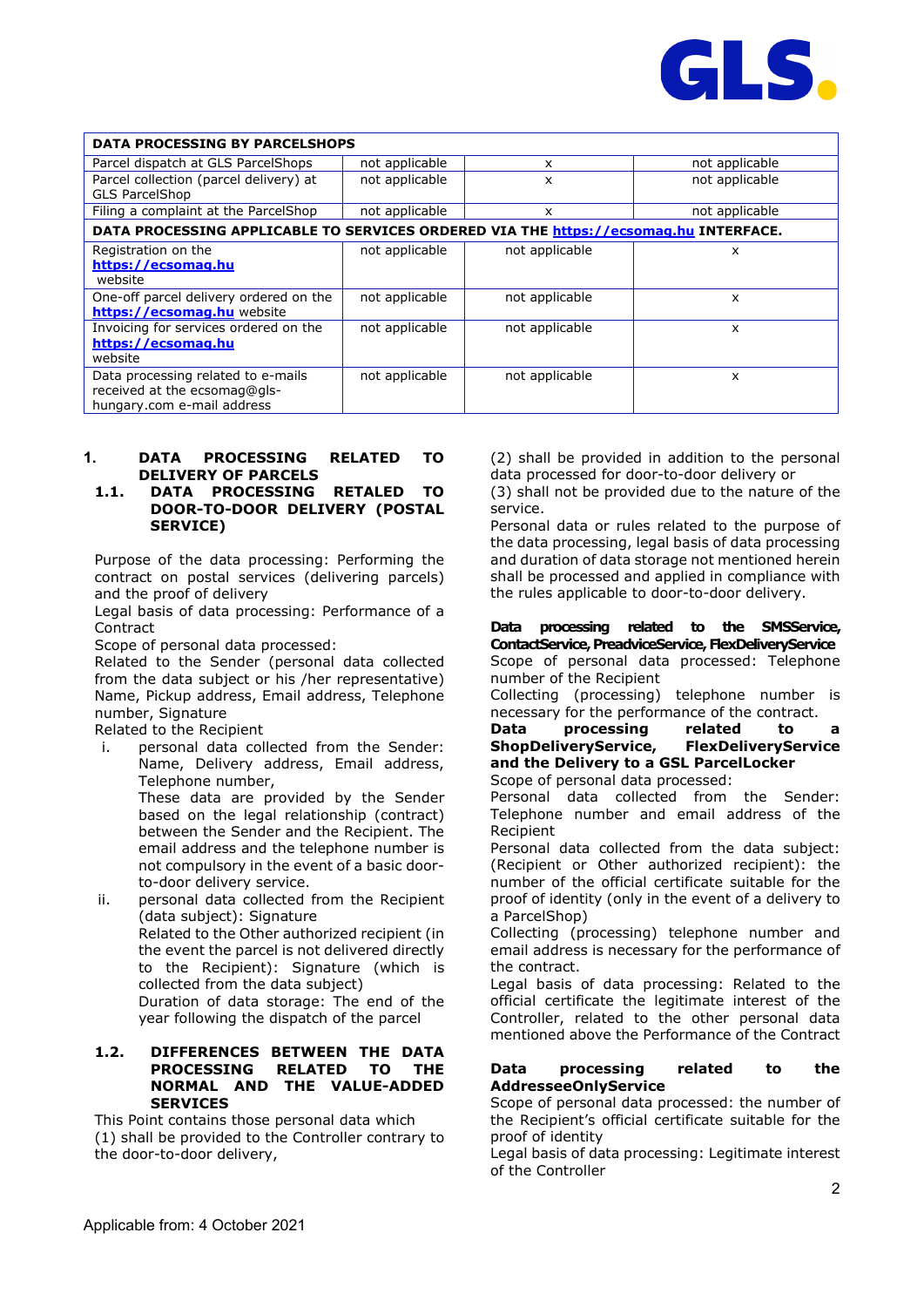

### **Data processing related to the ContactlessDeliveryService:**

Scope of data processed: the same as for the Home Delivery Service, except that the signature of the recipient/receiver is not processed.

Duration of data storage: last day of the fifth calendar year following the date of dispatch of the postal consignment

#### **2. OTHER DATA PROCESSING ACTIVITIES RELATED TO CONCLUDING OR ENTERING INTO CONTRACTS WITH CLIENTS/SENDERS**

### **2.1. DATA PROCESSING RELATED TO CONTACTING POTENTIAL CUSTOMERS BY PHONE ("COLD CALLS")**

Purpose of the data processing: Contacting potential customers, making quotations

Legal basis of data processing: Legitimate interest of the Controller

Scope of personal data processed: Contact person's name, phone number, e-mail address, position, customary behaviours relating to parcel sending.

Duration of data storage: Until the purpose of data processing is achieved. In the case of customers where a quote is made and then a contract is signed, the data is stored for the duration specified for this data processing purpose.

# **2.2. DATA PROCESSING RELATED TO CUSTOMER VISITS**

Purpose of the data processing: Visiting potential customers with the purpose of making a quotation or concluding a contract.

Legal basis of data processing: Legitimate interest of the Controller

Scope of personal data processed: Contact person's name, phone number, e-mail address, position, customary behaviours relating to parcel sending, place, date of visit to customer, names, phone number and e-mail address of participants. Duration of data storage: Until the purpose of data processing is achieved. In the case of customers where a quote is made and then a contract is signed, the data is stored for the duration specified for this data processing purpose.

# **2.3. QUOTATION, CONTRACT**

Purpose of data processing: signing and performing the contract for the provision of parcel logistical services.

Legal basis of data processing: Performance of a Contract.

Providing the personal data is a prerequisite of the contract signed with GLS and is mandatory.

Scope of personal data processed: Client's (Sender's) name, Client's (Sender's) website address, name of person authorized to act on behalf of the Client (Sender); Client's (Sender's) bank account number, Contact person's name, email address, phone number, Parcel pick-up address.

Duration of data storage: 5 years from termination of contract.

# **2.4. DATA PROCESSING RELATING TO CONTRACTS SIGNED WITH SOLE TRADERS, SMALLHOLDERS**

Purpose of data processing: signing and performing the contract for the provision of parcel logistical services.

Legal basis of data processing: Performance of a Contract.

Providing the personal data is a prerequisite of the contract signed with GLS and is mandatory.

Scope of personal data processed: Client's name, mother's name, home address, personal identification data, place and date of birth.

Duration of data storage: 5 years from termination of contract.

# **2.5. INVOICING**

Purpose of data processing: invoicing the fee payable for the service.

Legal basis of data processing: Compliance with legal obligation (The legal obligation is based on Section 169(2) of the Accounting Act).

Scope of personal data processed: Client's (Buyer's) name, address, Recipient's name, address, phone number, e-mail address.

Duration of data storage: Based on Section 169 of the Accounting Act, 8 years.

# **2.6. MANAGING COD**

Purpose of data processing: collecting and settling COD.

Legal basis of data processing: Performance of a **Contract** 

Indicating the personal data is not a prerequisite to the contact signed with GLS, but if the customer wishes to order this service, indicating the data is a condition of its performance. If it is not indicated, the service cannot be performed, therefore indicating it is mandatory.

Scope of personal data processed: Contact person's name, e-mail address, Recipient's name, e-mail address, address, bank account number, position, phone number.

Duration of data storage: The end of the year following the dispatch of the parcel

# **2.7. DEBT COLLECTION**

Purpose of data processing: managing and collecting debt

Legal basis of data processing: Performance of a **Contract**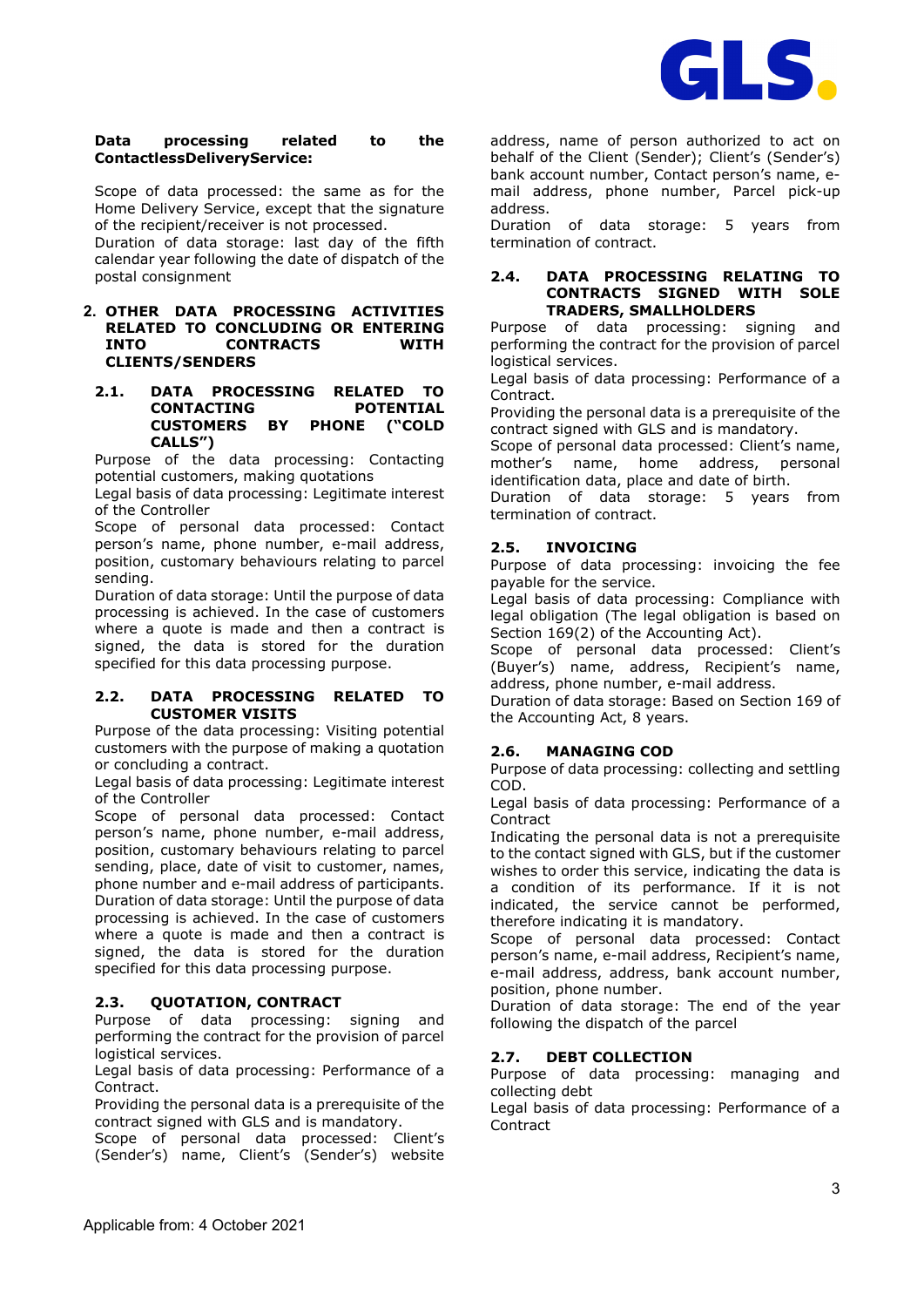

Scope of personal data processed: Buyer's Name, address, mother's name, place and date of birth, phone number, e-mail address.

Duration of data storage: 5 years following termination of contract or collection of debt.

Based on the General Business Conditions, these personal data are transmitted to the Companies specialized in debt collection defined in Annex 3.

# **2.8. RECIPIENT'S PERSONAL DATA PRINTED ON THE LABEL**

Purpose of data processing: Perform postal services (delivery)

Legal basis of data processing: Performance of a Contract

Scope of personal data processed: Recipient's name, delivery address, Recipient's phone number

Duration of data storage: These personal data are provided to the data subject after delivery.

### **2.9. CONTACT PERSONS RELATED TO THE CONTRACTS**

Purpose of data processing: Cooperation in order to perform the postal service contract

Legal basis of data processing: Legitimate interest of the Controller

Scope of personal data processed: Contact person's name, phone number, email address Duration of data storage: During the term of the contract to the end of the position of contact, otherwise 5 years following the termination of the contract

# **3. DATA PROCESSING RELATED TO CUSTOMER SERVICE**

### **3.1. DATA PROCESSING RELATED TO E-MAILS RECEIVED AT THE E-MAIL ADDRESSES [INFO@GLS-](mailto:info@gls-hungary.com)[HUNGARY.COM,](mailto:info@gls-hungary.com) [HUNGARY.COM](mailto:jofogas@gls-hungary.com)**

Purpose of data processing: communication with the customer, complaint management

Legal basis of data processing: Compliance with legal obligation (The legal obligation is based on Section 17/A-17/C. of Consumer Protection Act and on Section 57 of Postal Act)

Scope of personal data processed: Recipient's name, e-mail address, Delivery address, phone number, Sender's name, address, phone number, e-mail address, Other authorized Recipient's name, telephone number, email address, Pickup address, The number of the official certificate suitable for the proof of identity, bank account number

Duration of data storage: 5 years

# **3.2. COMPLAINT MANAGEMENT**

Purpose of data processing: complaint management, complaint approval, parcel identification

Legal basis of data processing: Compliance with legal obligation (The legal obligation is based on Section 17/A-17/C. of Consumer Protection Act and on Section 57 of Postal Act)

Scope of personal data processed: Recipient's name, e-mail address, Delivery address, phone number, Sender's name, address, phone number, e-mail address, Other authorized Recipient's name, telephone number, email address, Pickup address, The number of the official certificate suitable for the proof of identity, bank account number

Duration of data storage: 3 years after the complaint has been filed

# **3.3. MANAGING COD**

Purpose of the data processing: Managing (modifying) inquiries relating to COD received at the e-mail address **[beszedes@gls-](mailto:beszedes@gls-hungary.com)**

### **[hungary.com](mailto:beszedes@gls-hungary.com)**

Legal basis of data processing: Performance of a **Contract** 

Indicating the personal data is not a prerequisite to the contact signed with GLS, but if the Client wishes to order this service, indicating the data is a condition of its performance. If it is not indicated, the service cannot be performed, therefore indicating it is mandatory.

Scope of personal data processed: Recipient's name, Recipient's e-mail address, home address, bank account number, position, phone number.

Duration of data storage: The end of the year following the dispatch of the parcel

# **3.4. NEW CLIENT START PACKAGE**

Purpose of data processing: Performance of the contract on parcel logistics

Legal basis of data processing: Performance of a **Contract** 

Indicating the personal data is not a prerequisite to the contact signed with GLS, but if the Client wishes to order this service, indicating the data is a condition of its performance. If it is not indicated, the service cannot be performed, therefore indicating it is mandatory.

Scope of personal data processed: Client's name, address, phone number

Duration of data storage: 5 years following the termination of the contract

# **3.5. PHONE CALLS**

Purpose of data processing: providing information, complaint management

Legal basis of data processing: Compliance with legal obligation (The legal obligation is based on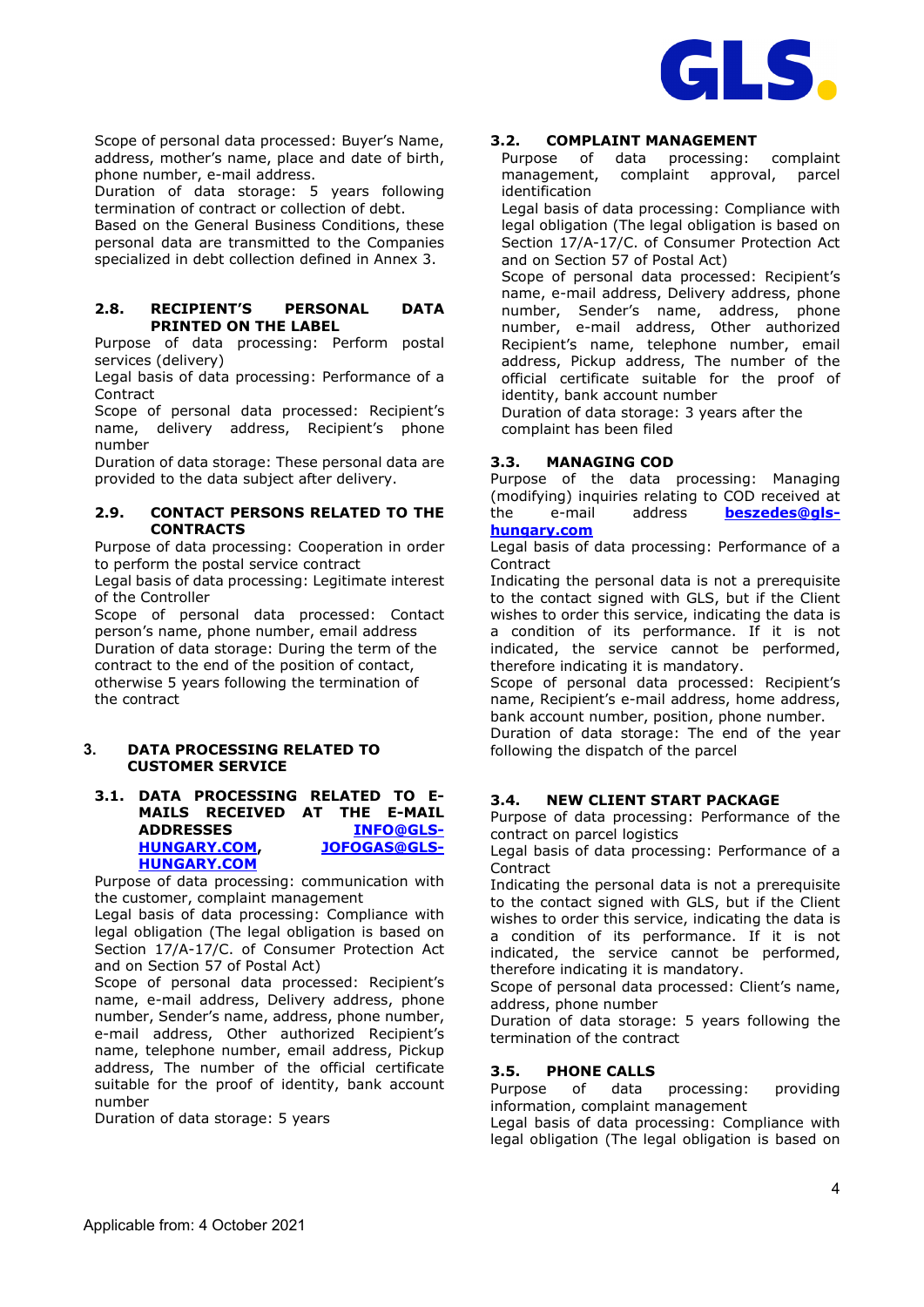

Section 17/A-17/C. of Consumer Protection Act and on Section 57 of Postal Act)

Scope of personal data processed: voice of the data subject;

Duration of data storage: 5 years

### **4. DATA PROCESSING RELATED TO FILING DAMAGE CLAIMS, DAMAGE CLAIM ADMINISTRATION**

### **4.1. DATA PROCESSING RELATED TO FILING DAMAGE CLAIMS**

Purpose of data processing: complaint management, complaint approval which could be filled in various ways including complaint received at the e-mail address **[qualitygroup@gls](mailto:qualitygroup@gls-hungary.com)[hungary.com](mailto:qualitygroup@gls-hungary.com)**

Legal basis of data processing: Compliance with legal obligation (The legal obligation is based on Section 57 of Postal Act)

Scope of personal data processed: Recipient's name, phone number, e-mail address, home address, Sender's name, phone number, e-mail address, home address, Other authorized Recipient's name, phone number, e-mail address, home address, personal identity card number, bank account number

Duration of data storage: The end of the year following the dispatch of the parcel

#### **4.2. DATA PROCESSING RELATED TO PAYMENTS RELATED TO DAMAGE CLAIMS ACCEPTED BY THE CONTROLLER**

Purpose of data processing: complaint management, complaint approval

Legal basis of data processing: Compliance with legal obligation (The legal obligation is based on Section 169(2) of the Accounting Act)

Scope of personal data processed: Statements, invoices

Duration of data storage: 8 years

### **4.3. DATA PROCESSING RELATED TO LOST, UNFOUND PARCELS**

Purpose of data processing: parcel identification, managing claims received at the e-mail address **[lossp@gls-hungary.com](mailto:lossp@gls-hungary.com)**

Legal basis of data processing: Compliance with legal obligation

Scope of personal data processed: recipient's name, phone number, e-mail address, home address, Sender's name, phone number, e-mail address, home address, Other authorized Recipient's name, phone number, e-mail address, home address

Duration of data storage: The end of the year following the dispatch of the parcel

# **4.4. DATA PROCESSING RELATED TO ADR PARCELS**

Purpose of the data processing: Certification of being compliant with ADR regulations

Legal basis of data processing: Compliance with legal obligation (The legal obligation is based on Point 1.3.2.4. of the Government Decree 178/2017 (VII. 5.) (ADR Regulation) based on the Decree 61/2013. (X. 17.) NFM of the National Development Ministry on the domestic application of Annexes A and B to the European Agreement concerning the International Carriage of Dangerous Goods by Road (ADR) which has been modified by the Decree 20/2019. (VIII.1.) ITM) Scope of personal data processed: name of car driver (and other persons related to ADR parcels), his or her mother's name, place and date of birth, home address, e-mail address, position Duration of data storage: 5 years

### **5. DATA PROCESSING RELATED TO THE PARCELSHOP ACTIVITY**

# **5.1. DISPATCHING PARCELS AT THE PARCEL SHOP**

Purpose of the data processing: Performing the contract on postal services (delivering parcels) concluded with the Client and the proof of delivery Legal basis of data processing: Performance of a Contract

Scope of personal data processed:

Related to the Sender (personal data collected from the data subject or his /her representative) Name, Pickup address, Email address, Telephone number, Signature

Related to the Recipient (personal data collected from the Sender): Name, Delivery address, Email address, Telephone number,

Duration of data storage: The end of the year following the dispatch of the parcel

# **5.2. DELIVERING PARCELS AT THE PARCEL SHOP**

Purpose of the data processing: Performing the contract on postal services (delivering parcels) concluded with the Client and the proof of delivery Legal basis of data processing: Performance of a Contract

Scope of personal data processed:

Related to the Sender (personal data collected from the data subject or his /her representative) Name, Pickup address, Email address, Telephone number, Signature

Related to the Recipient

- personal data collected from the Sender: Name, Delivery address, Email address, Telephone number,
- These data are provided by the Sender based on the legal relationship (contract) between the Sender and the Recipient.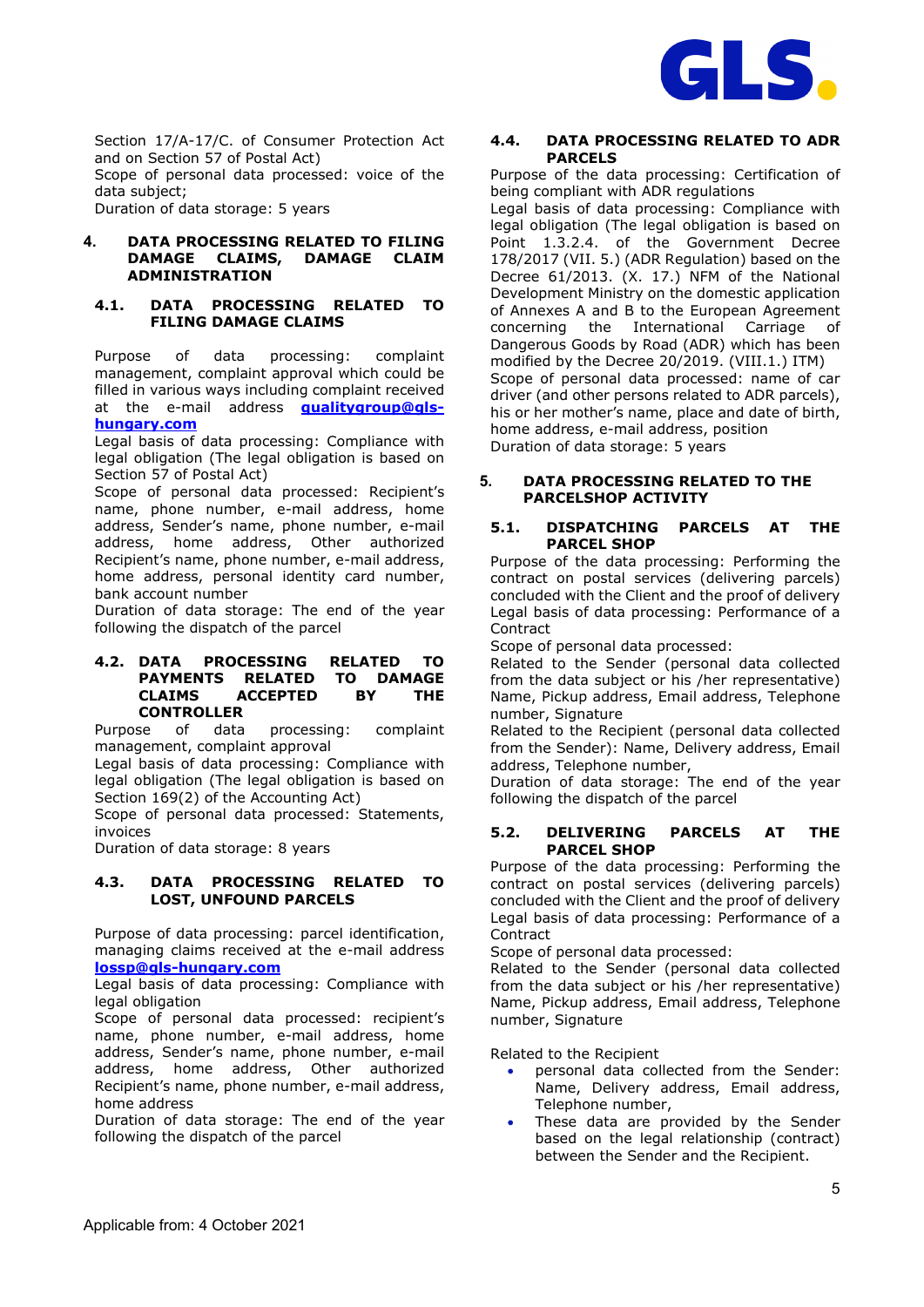

• personal data collected from the Recipient (data subject): Signature

Related to the other authorized recipient (in the event the parcel is not delivered directly to the Recipient): Signature (which is collected from the data subject)

Duration of data storage: The end of the year following the dispatch of the parcel

### **5.3. FILLING COMPLAINT AT THE PARCEL SHOP**

Purpose of data processing: complaint management

Legal basis of data processing: Compliance with legal obligation (The legal obligation is based on Section 17/A-17/C. of Consumer Protection Act and on Section 57 of Postal Act)

Scope of personal data processed: Recipient's name, e-mail address, Delivery address, phone number, Sender's name, address, phone number, e-mail address, Other authorized Recipient's name, telephone number, email address, Pickup address, The number of the official certificate suitable for the proof of identity, bank account number

Duration of data storage: 3 years after the complaint has been filed

#### **6. DATA PROCESSING APPLICABLE TO SERVICES ORDERED VIA THE**  [HTTPS://ECSOMAG.HU](http://www.ecsomag.hu/) **INTERFACE**

### **6.1. REGISTRATION ON THE E-CSOMAG PORTAL**

Purpose of data processing: To simplify the Sender's ordering process for the one-off parcel delivery service

Legal basis of data processing: The user's consent Scope of personal data processed:

Mandatory personal data to be provided: The user's email address and password,

Optional data to be provided during registration: Username, pick-up address(es), delivery address(es), invoicing address, e-mail address, phone number, bank account number

Data storage period: until the User's consent is withdrawn, that is, until the registration is cancelled

### **6.2. ONE-OFF PARCEL DELIVERY ORDERED VIA THE E-CSOMAG PORTAL (CONCLUSION AND PERFORMANCE OF A PARCEL DELIVERY CONTRACT)**

Purpose of data processing: Performance, and confirmation of the performance, of the contract concluded with the Sender for the one-off parcel delivery service

Legal basis of data processing: The performance of a contract;

**The scope of personal data processed in relation to the Sender** (picked up directly from the Sender or the Sender's representative): Sender's name, pick-up address(es), invoicing address, e-mail address, phone number, bank account number

Provision of the Sender's name, pick-up address, invoicing address, e-mail address and phone number is mandatory when ordering a home delivery service, otherwise the contract will not be concluded.

In the case of a COD collection service, provision of the bank account number is mandatory, otherwise this additional service cannot be ordered.

**Scope of personal data processed in relation to the Recipient** 

- collected directly from the sender: Name, delivery address, e-mail address, phone number
- Controller collects this data from the sender based on the legal relationship (contract) between the sender and the recipient; provision of this data – except for the recipient's email address – is mandatory.
- collected directly from the recipient (in relation to other receivers): Name, signature

Duration of data storage: The end of the calendar year following the dispatch of the postal consignment

**The service fee is paid through the OTP SimplePay system.** On the online interface of the SimplePay system, the Sender is directed to a secure online payment interface operated by OTP Mobil Kft., where the Sender enters his/her Card details and personal data necessary for the payment to be made by the given payment method. The Card details are to be provided directly in the banking system provided by OTP Bank Nyrt. If the Customer has saved his/her Card details for later payment during the payment process, these Card details are also stored directly in the banking system. OTP Bank Nyrt. qualifies as the Controller in respect of the Card details. OTP Mobil Kft. may access the Card details saved and stored in the banking system whenever a payment is made with the saved card, during the Card details scanning process, based on a contract concluded with OTP Bank Nyrt., on the instruction and on behalf of the Bank, as processor. For further details of this data processing activity, please refer to the Privacy Policy available here: **<https://simplepay.hu/vasarlo-aff/>**

The Service Provider does not have access to the card details and personal data provided by the Sender during the payment process and does not qualify as a controller with regard to this data.